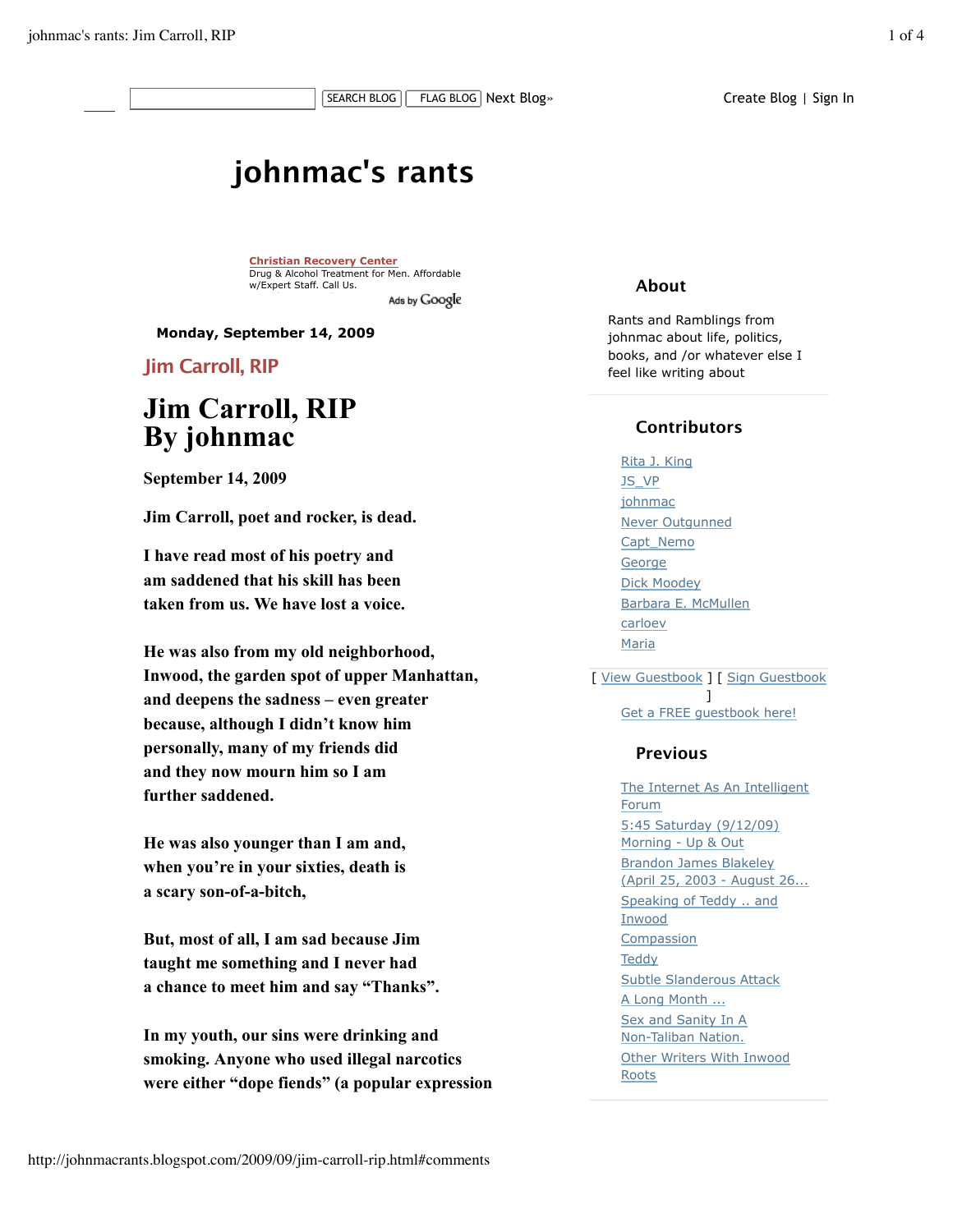**at the time) or musicians. Our fathers drank and both of our parents smoked. This was being grown up!**

**So we, as "kids" did dumb things. I started smoking at twelve (12!), drinking beer in the park at 14 or 15 and in bars at 16 – the legal age in New York was eighteen (18) at the time so we could start younger.**

**These "dumb things" of our youth killed some of us – cirrhosis of the liver; lung cancer – and led some to AA. Many said they would "drink until they died" - and they did.**

**(Personal Note – My freshman year in college, I was a BB major ("Beer and Basketball") and my stellar performance entitled me to a position on "The Dean's Other List" I turned it around a good deal but still spent the next many years with my jump shot and the bar stool having a very high level of importance).**

**But we weren't fucking junkies! We were better than that! Or so we thought.**

**It was only after I left the Inwood scene that illegal narcotics really hit the neighborhood.**

**Jim's "Basketball Diaries" was a revelation. Here was a young man who loved to read and loved basketball (hey, that's me) …. and did drugs.**

**Why? Because he was just as dumb as we were at his age and the only drugs that we had available were nicotine and**



New York Daily News - News & Views Columnists - Lenore Skenazy: An ode to Cheney: No. 2 with a bullet! Edward Luttwak: In a Single Night (taking out Iran's nuclear capability) Boston Plans Municipal Wi-Fi Lenore Skenazy: New feminism has us poles apart Irish Examiner -- a new Irish Newspaper Apple Sued By iPod User Over Hearing Loss The Porn of War The End of the Internet? Lenore Skenazy: Fight for freedom draws a reluctant foe a daughter Two Years Make A Difference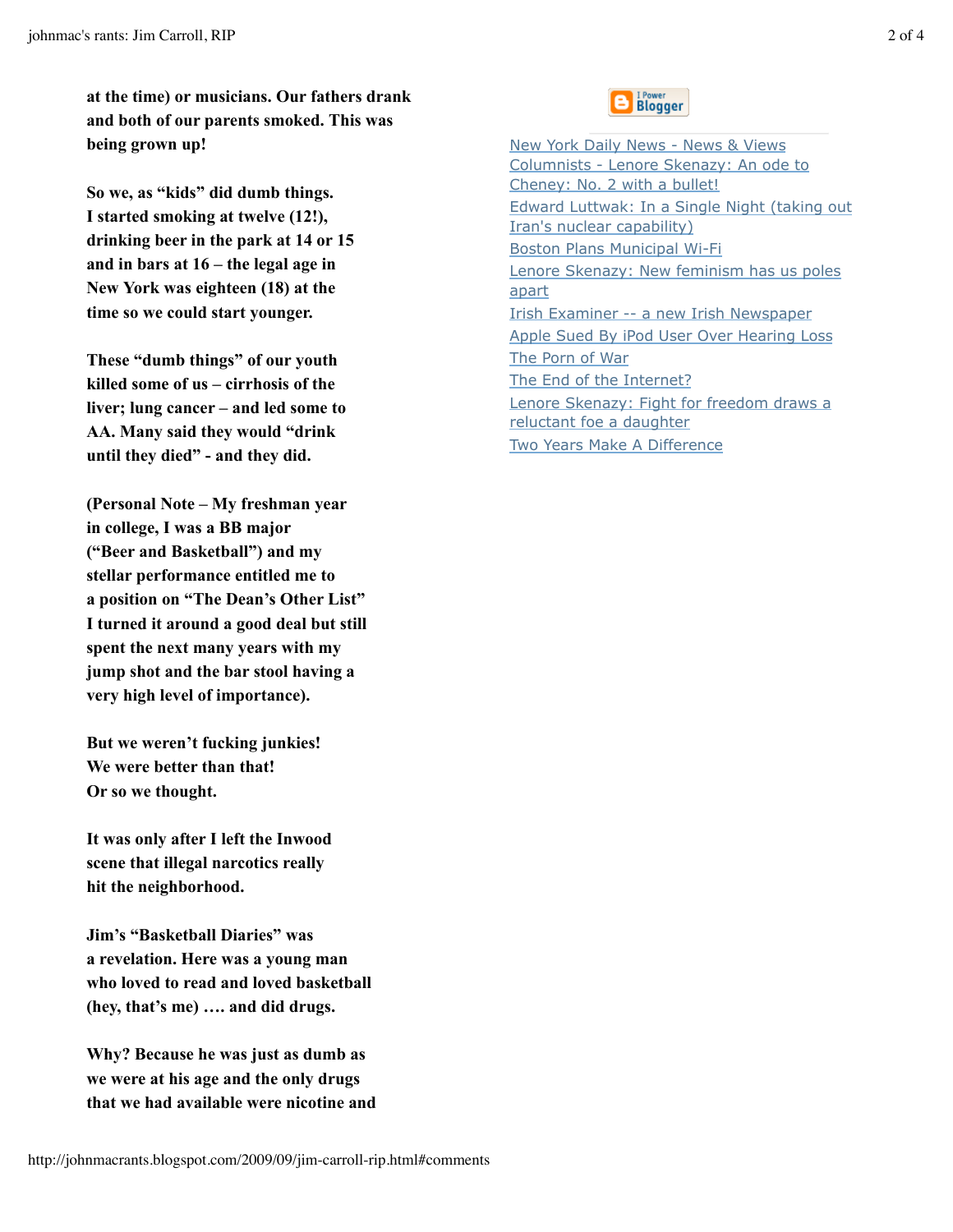**alcohol. When he hit our age, he had another choice – and he took it – as I might have.**

**"Wait", you say. "Drugs are illegal. There is a difference!" Psst – it was illegal to be drinking eighteen cans of beer in the park at 17; it was illegal to jump over the subway turnstiles. It was illegal to sit in "Erin's Isle" at 17, on my tenth beer, Dumb kids do dumb things.**

**Dumb kids do dumb things – and some change as they get older and hopefully smarter – and some don't. According to most, Jim did change. He had success; the making of "Basketball Diaries" into a movie brought him great publicity.**

**and his book helped me understand and I thank him for that. I thank him for writing about "God's Country" (Inwood) and I thank him for sharing his talent with all of us.**

#### **Copyright 2009 John F. McMullen**

posted by johnmac at 5:27 PM

#### **3 Comments:**

John,

You're not quite a generation from me yet your words rang true for my teen years as well as those of today's kids. Hopefully, as all parent hope, this lifestyle will skip my children's lives. We shall see. Frank M

By  $\Theta$  asiaerin, at 2:46 PM

I went to grammar school with Jim, but only through 3rd grade when boys and girls were separated. But we often hung out together in the park or pizza place or later on in the bar. Like most from the neighborhood The Basketball Diaries brought some chuckles when he referred to someone we knew whose name was changed. Although I didn't partake in

#### 00027290